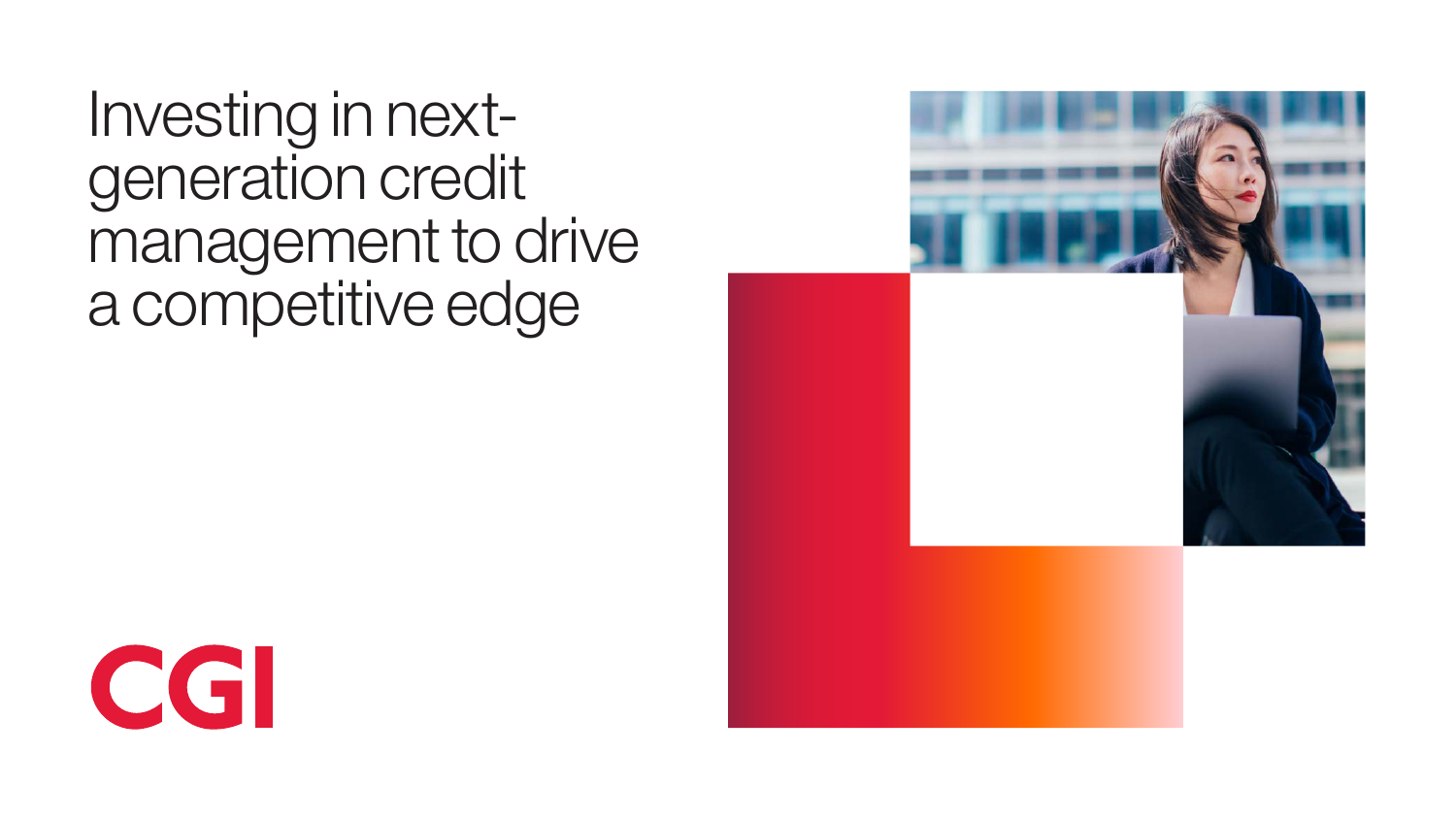Introduction

As the financial services world rapidly changes and customers demand services that are more accessible, faster and personalized, the need for financial institutions (FIs) to transform their legacy IT environments, move to new digital business models, and become more agile and customer centric has never been greater. Emerging digital technologies and the integration tools such as advanced data analytics, machine learning (ML) and artificial intelligence (AI) are transforming how FIs operate, and customers and employees have come to expect seamless digital channel integration and a cohesive digital experience at every turn.

In fact, findings from [CGI's 2021 Voice of Our Clients](https://www.cgi.com/en/retail-banking-and-consumer-finance/voice-of-our-clients) research, based on 1,695 in-person interviews with business and technology executives, including financial services executives, reveals that accelerating digital transformation, as well as managing the demands of digital transformation on legacy infrastructure, are among the top priorities and trends cited by financial services executives.

Financial institutions have new opportunities to strengthen their foundations and thrive in today's digital-first world. As the COVID-19 global pandemic has shown, disruptions can happen suddenly, and even the most well-prepared FIs cannot predict their occurrence or impact. However, investing in the latest technology infrastructure and credit solutions can deliver the business agility required to ensure resiliency, agility and a competitive edge.

A strategic IT partner that understands the complex global challenges financial institutions face, as well as the best technologies to meet their rapidly evolving business needs, can help them adapt to any type of change and thrive, even in the most challenging conditions. The right partner can make the path toward transformation clearer and help FIs embrace today's new era of finance—driven by data and powered by open agile systems.

In this paper, we share insights for helping financial institutions become more flexible, agile and resilient, uncover how platform investments can meet evolving their customer needs, and show the key role that strategic IT partnerships play for longterm success.

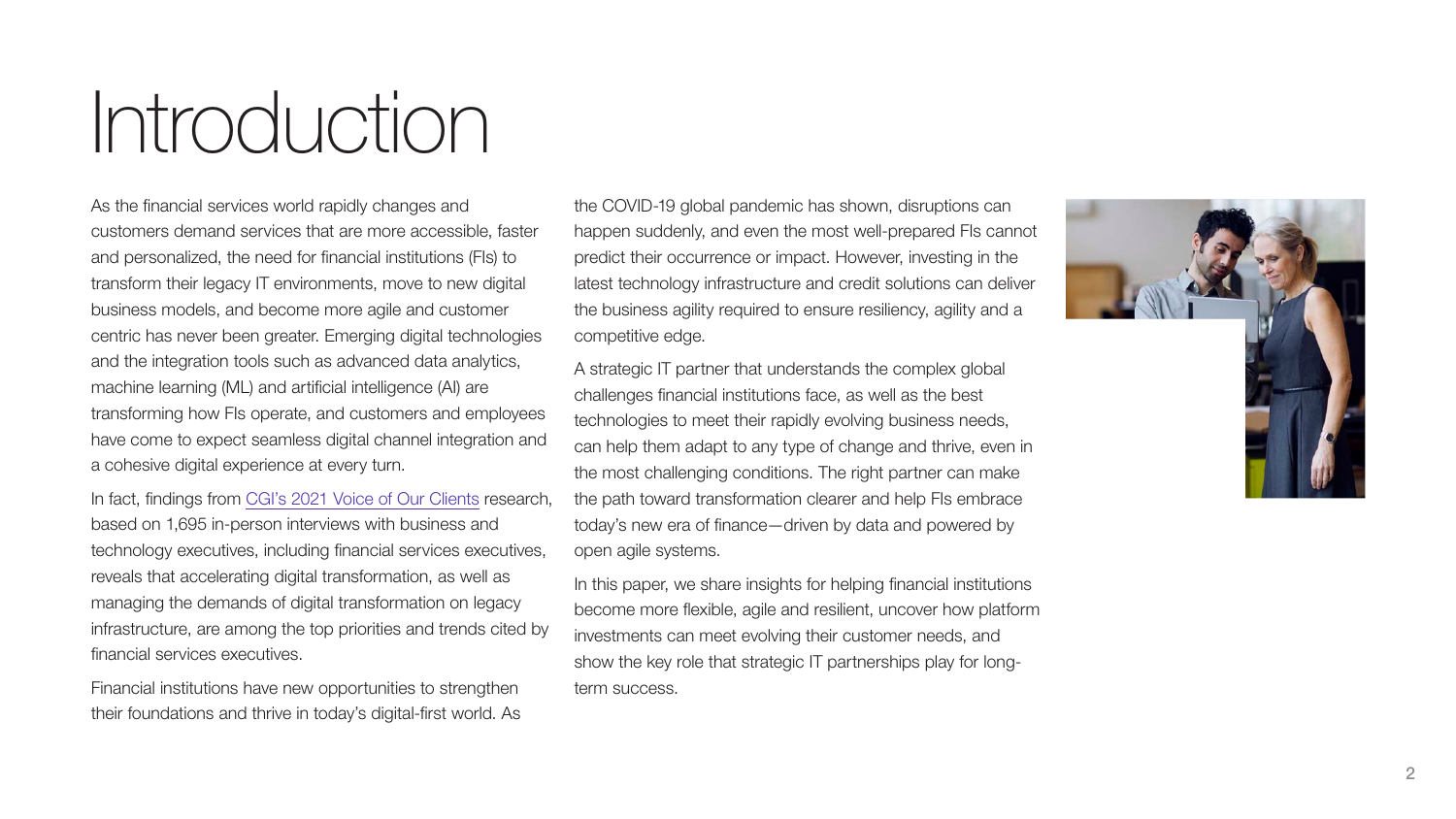### Shifting to a microservices platform architecture for credit management

While new technologies abound in the financial services world, inefficient and outdated credit systems and manual processes can inhibit business performance, innovation and growth. In addition, legacy infrastructures, security issues and fraud, and the complexities of multi-vendor management often impede business agility. Embarking on a technology transformation journey requires investments in the right digitally-driven solutions for optimized performance.

CGI provides a unified credit management solution suite—CGI Collections360—that enables financial insitutions to balance the effective mitigation of bad debt and the customer experience, managing both credit risk and customer retention. This solution suite began as a single, custom-built, mainframe application and has evolved over time into an industry-leading, Java-based, digital platform that supports multiple solutions.

The web application industry has changed significantly, with a global shift toward microservice-based architectures. This, in turn, led CGI to transition CGI Collections360 to such a platform architecture. As a result, CGI Collection360's former monolithic architecture, which supported just one centralized server application, has evolved into a modern platform architecture that supports numerous small, discrete microservices.

Because each of our client's goals and customers are different, moving to a microservices platform architecture enables agility both in delivering new services and in tailoring implementations based on customer needs. Cloud-native microservices drive scalability and resiliency, and support the smallest banks all the way up to the largest global financial institutions.

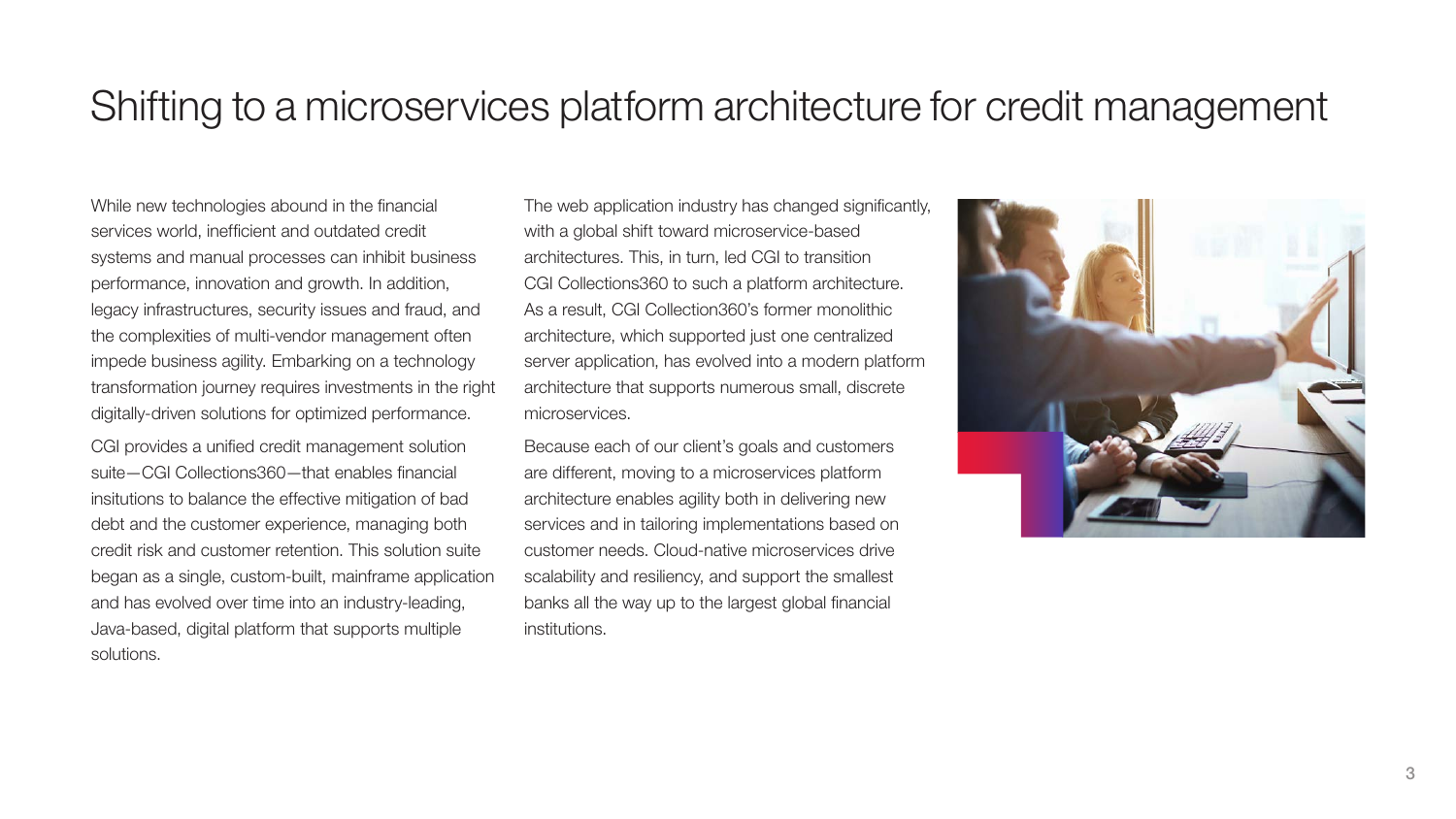### Shifting to a microservices platform architecture for credit management (continued)

For example, if a bank with a large mortgage loan business decides to begin servicing auto loans, the bank can maintain its existing mortgage loan services while simultaneously scaling up to add the desired auto loan services. Switching to a microservices platform architecture supports business agility because changes in specific functions no longer affect the entire system. Microservices can be arranged and extended to quickly produce new modular services that address new market needs as they emerge instead of years from now.



Organize your transformation around a set of modular microservices.



Each microservice consists of independent business logic and associated technology that delivers a specific goal.



 $\mathcal{B}$  Microservices can be assembled and swapped in and out, driving business agility.



Avoid dependence on a single solution with microservices.

A microservices platform architecture drives flexibility and agility, enabling financial institutions to quickly respond to evolving customer needs and changing business requirements.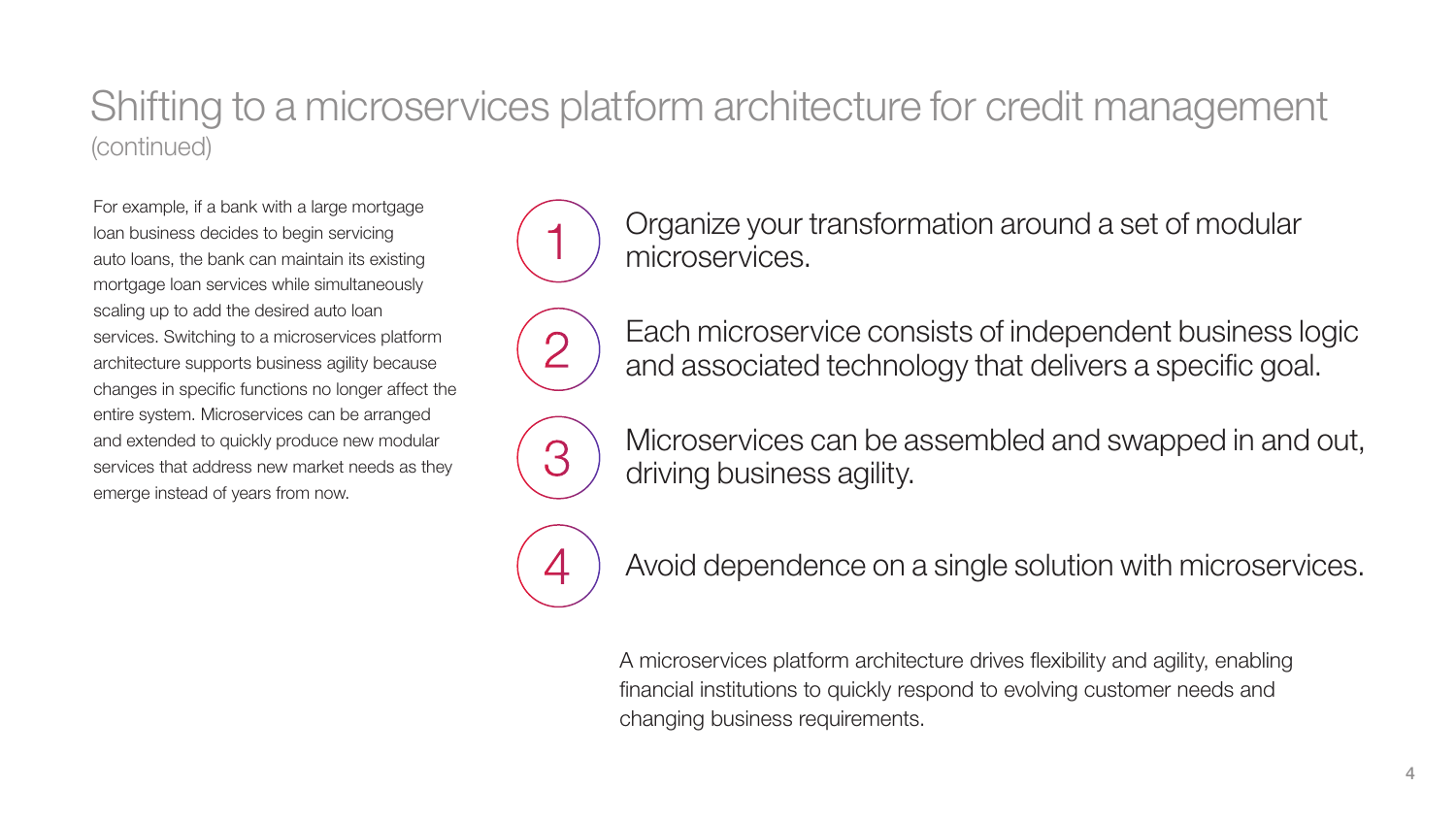### Having a vision for the future



Technology transformation journeys for large existing solutions can feel daunting in the beginning. As with any journey, financial institutions should start with a destination in mind. Without a clear vision, the outcome can become a mishmash of disjointed parts that prevent a cohesive customer and employee experience.

Evaluating each business need individually helps significantly in finding the right technology solution for the need instead of forcing everything into a one-size-fits-all architecture. In addition, starting fresh with distinct integration points to legacy applications supports the introduction of new tools, and, in particular, tools that fit well in an agile development life cycle. From this point, FIs can start building desired microservices in smaller, manageable steps.

CGI's vision for the future is to empower financial institutions to succeed and grow through flexibility, modularity and digital experiences across the credit management life cycle. In line with this vision, we invested in a new credit technology platform and made sure it was not simply a reorganization of old code from the past. Instead, we took a fresh approach with our future vision in mind.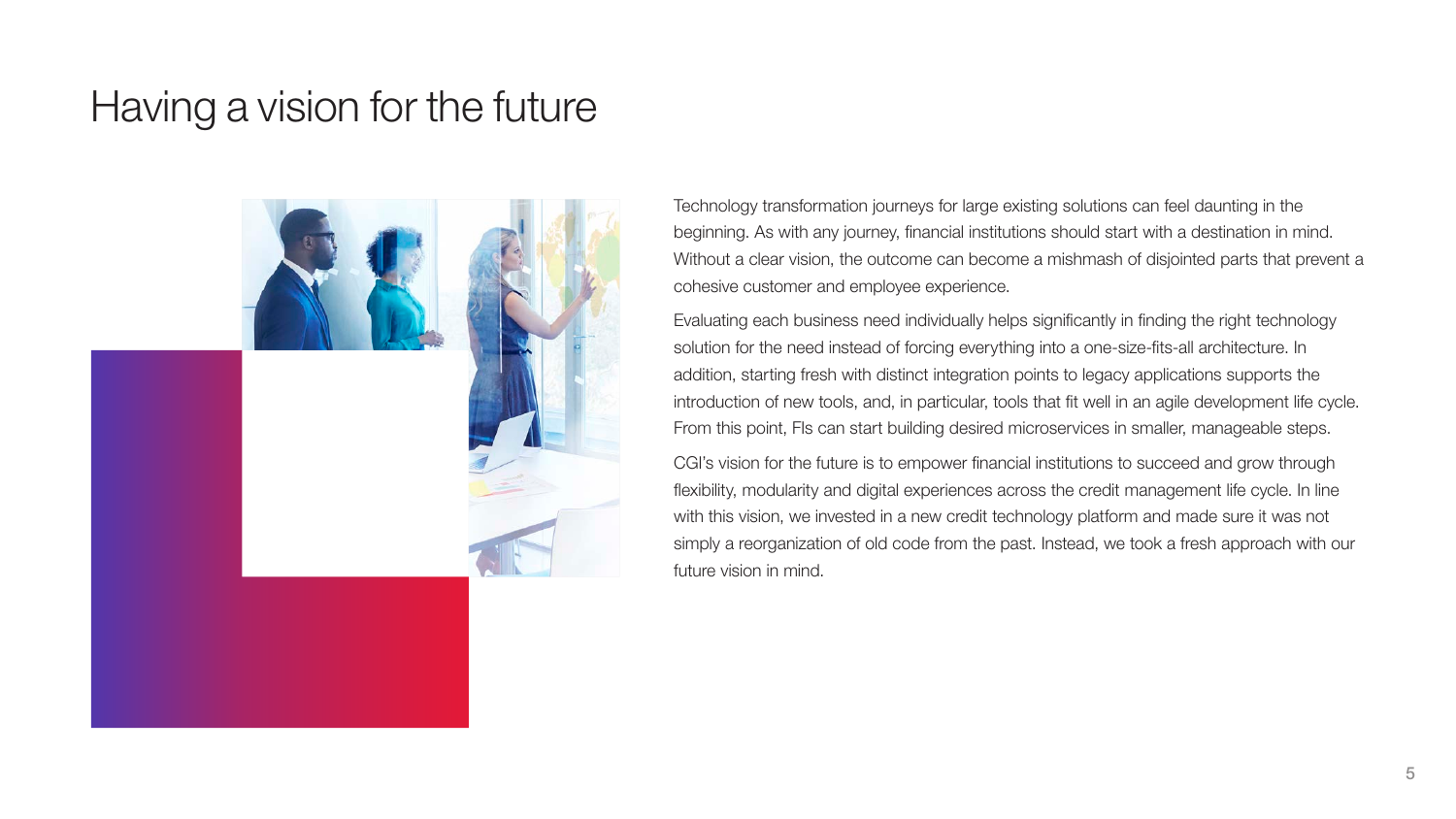# Our approach to building a modern credit management platform

As we looked toward the future evolution of our credit management solution suite, we initially started with an evaluation of our CACS Enterprise collections solution, and it was clear that moving to a microservice-based platform was the next step. While it was important to build upon the knowledge and expertise that went into the current version of CACS Enterprise, creating a nextgeneration platform would require rethinking and rebuilding much of the application, and partnering where appropriate to ensure we developed a best-in-class solution for the marketplace.

To achieve this goal, we embraced a transformation roadmap that emphasized three factors: process, partners and platform.

#### Process

Our organization already was well on the path of adopting agile development using the Scaled Agile (SAFe) framework. Ensuring success in an endeavor of this size required not only fully embracing SAFe development, but also focusing on some key learnings from our experience with agile transformation:

- Define the vision, and don't be afraid to refine the vision as you learn.
- Define (and refine) the minimum viable product (MVP), delivering the most valuable functionality first and incrementally building from there.
- Incorporate DevOps from the very beginning, both in the development and deployment of the platform.
- Use test-driven development (TDD) to improve your development speed and quality.

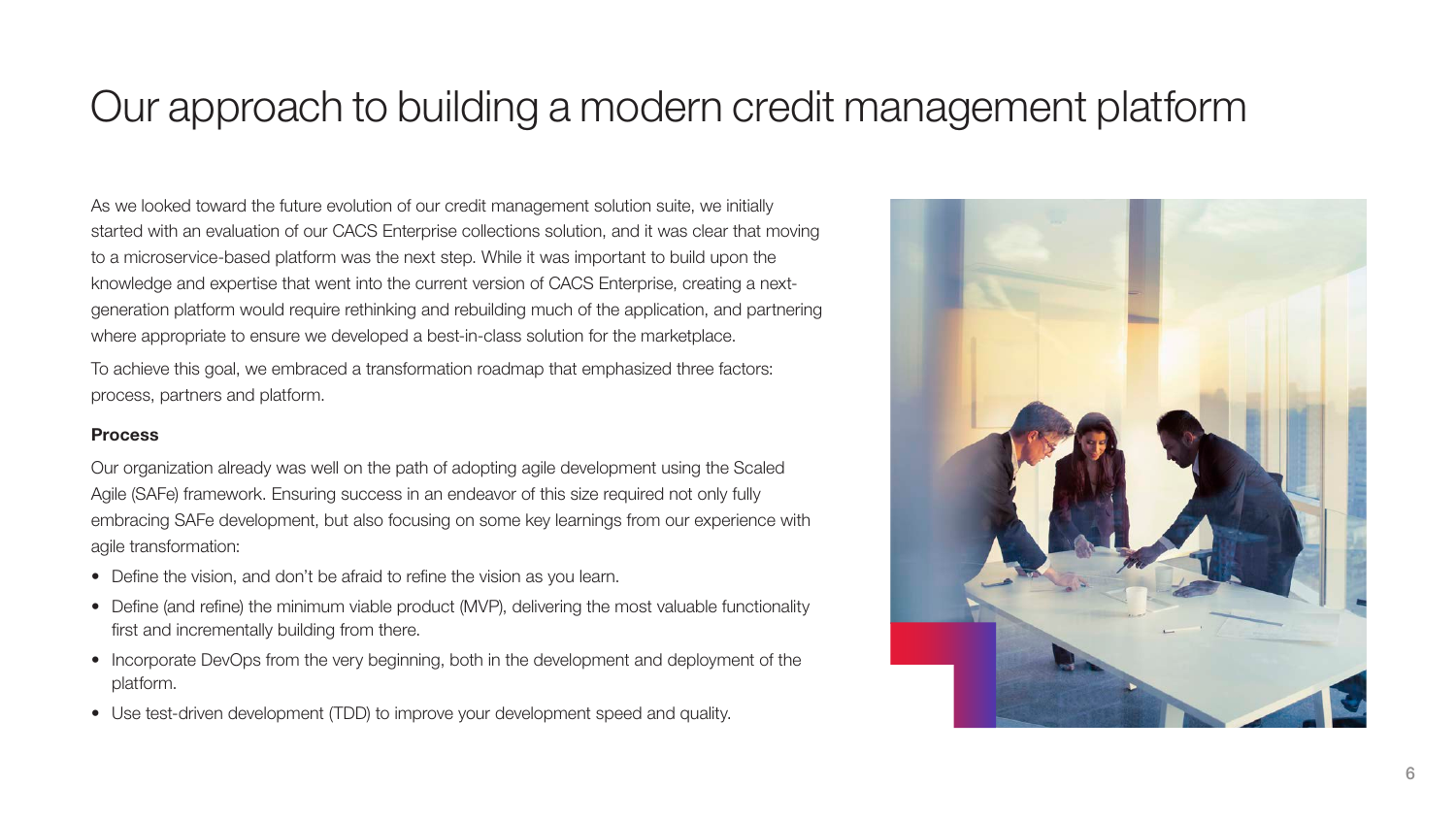# Our approach to building a modern credit management platform (continued)

#### **Partners**

Developing a modern platform required leveraging the shared knowledge of our experts and clients, and working with industry-proven tools and technologies. Our partnership approach included the following:

- Partnering with clients (interviews, working sessions, feedback)
- Partnering with CGI experts (teams that implement and support the CACS Enterprise for our clients)
- Building a digital partner ecosystem and leveraging frameworks and components with proven track records in the market (e.g., Spring, Camunda, Kafka)

#### Platform

To deliver the flexibility, agility and scalability our clients need from a credit management suite, we shifted to a platform that uses a shared suite of cloudbased services (the "horizontals") to deliver business functionality (the "verticals") in an agile manner. Some key aspects of this platform include:

- Real-time, event-based decisioning and processing of business events
- Integration of machine learning and prediction into the decisioning process
- Execution of business strategies using microservices designed and developed as true cloud-native applications
- Use of industry-standard business process modeling notation (BPMN) and decision model and notation (DMN) for modeling and implementing complex business processes
- Use of supporting multiple channels of digital communication

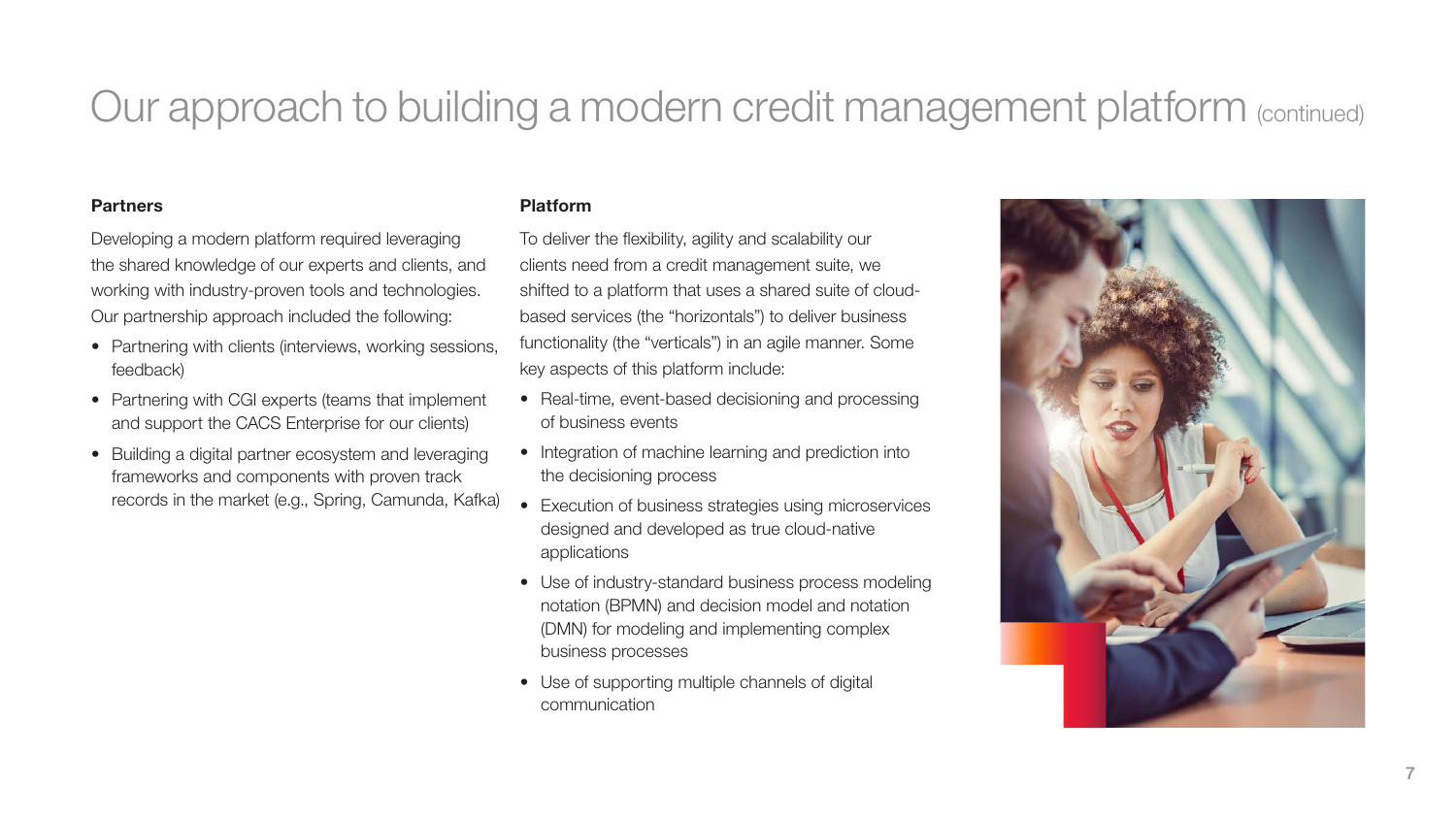Our approach to building a modern credit management platform (continued)



CGI's ongoing commitment in the transformation of our credit management platform enables our clients to stay ahead of emerging technologies and quickly pivot their business priorities as needed.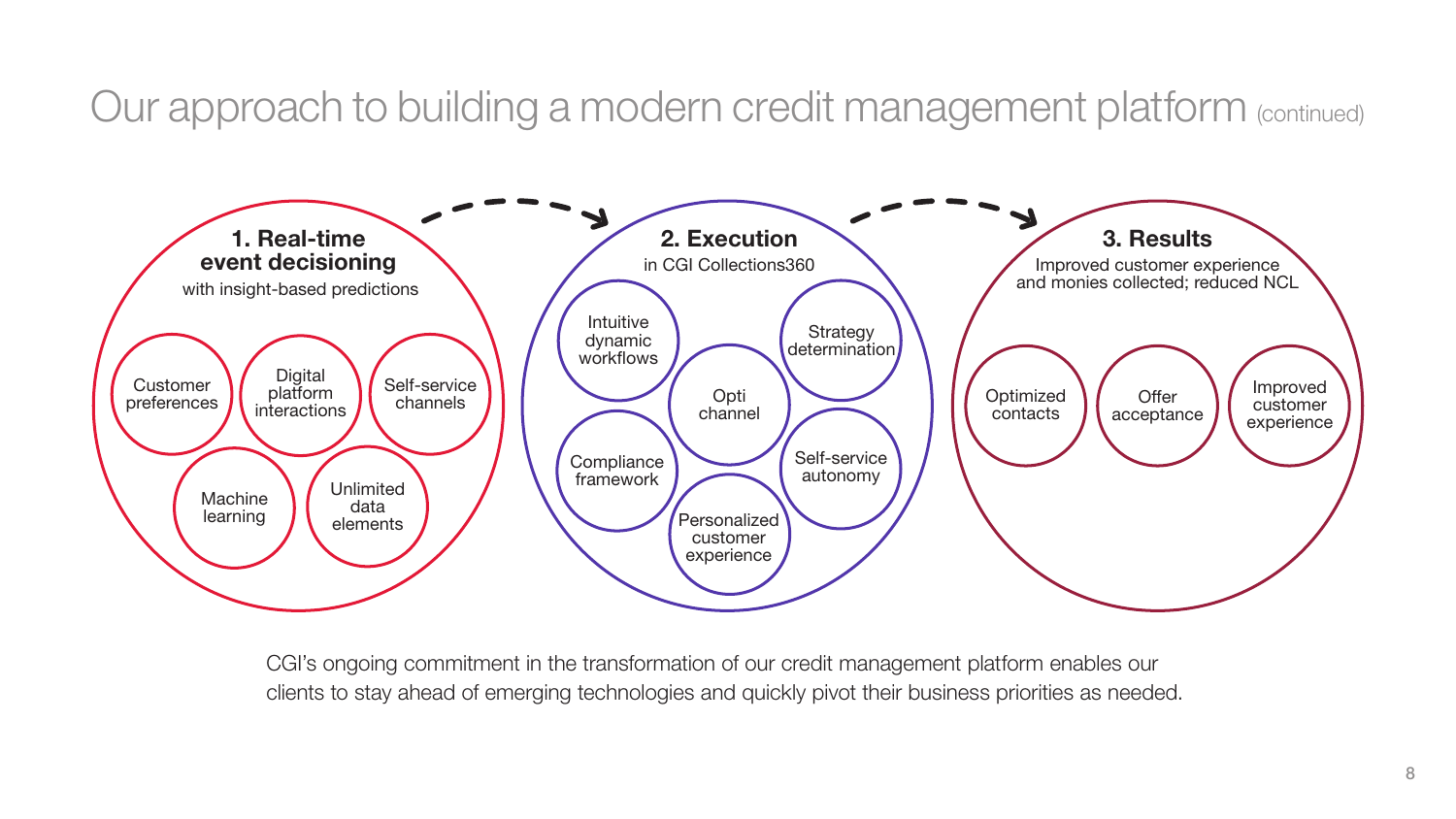### Meeting the need for personalization



Beyond business processing, the future includes a focus on hyper personalization, both in terms of approaching customers, as well as in presenting information to them. To meet this need, our credit group partnered with CGI's Human-Centered Design team to plan out a modern user interface with a focus on customizable persona-based views and built-on micro front-ends.

For both customer and agent-facing applications, the goal was to provide intuitive, easy-to-use pages that allow users to perform tasks quickly. This includes incorporating insights driven by machine learning and artificial intelligence into collection processes to optimize decisions for the business and enhance customer service. Partnering with CGI's Emerging Technologies Practice, we implemented machine learning models using comprehensive customer data to determine the most effective channel and the best time to reach customers.

#### Taking the right investment approach

CGI's CACS Enterprise, an end-to-end default management solution, has been a key component of our CGI Collections360 suite for almost 40 years ago. Over time, CGI has heavily invested in the ongoing evolution of the solution—both functionally and technically—to help financial institutions drive innovation and transformation as their business needs evolve. Our investment approach includes:

- Investing not only in tools but also in processes
- Implementing cultural mindset changes throughout
- Rethinking how we deliver value by providing an extensible, microservices-based platform that can support more than just collections
- Leveraging well-established frameworks and toolsets, and moving away from proprietary frameworks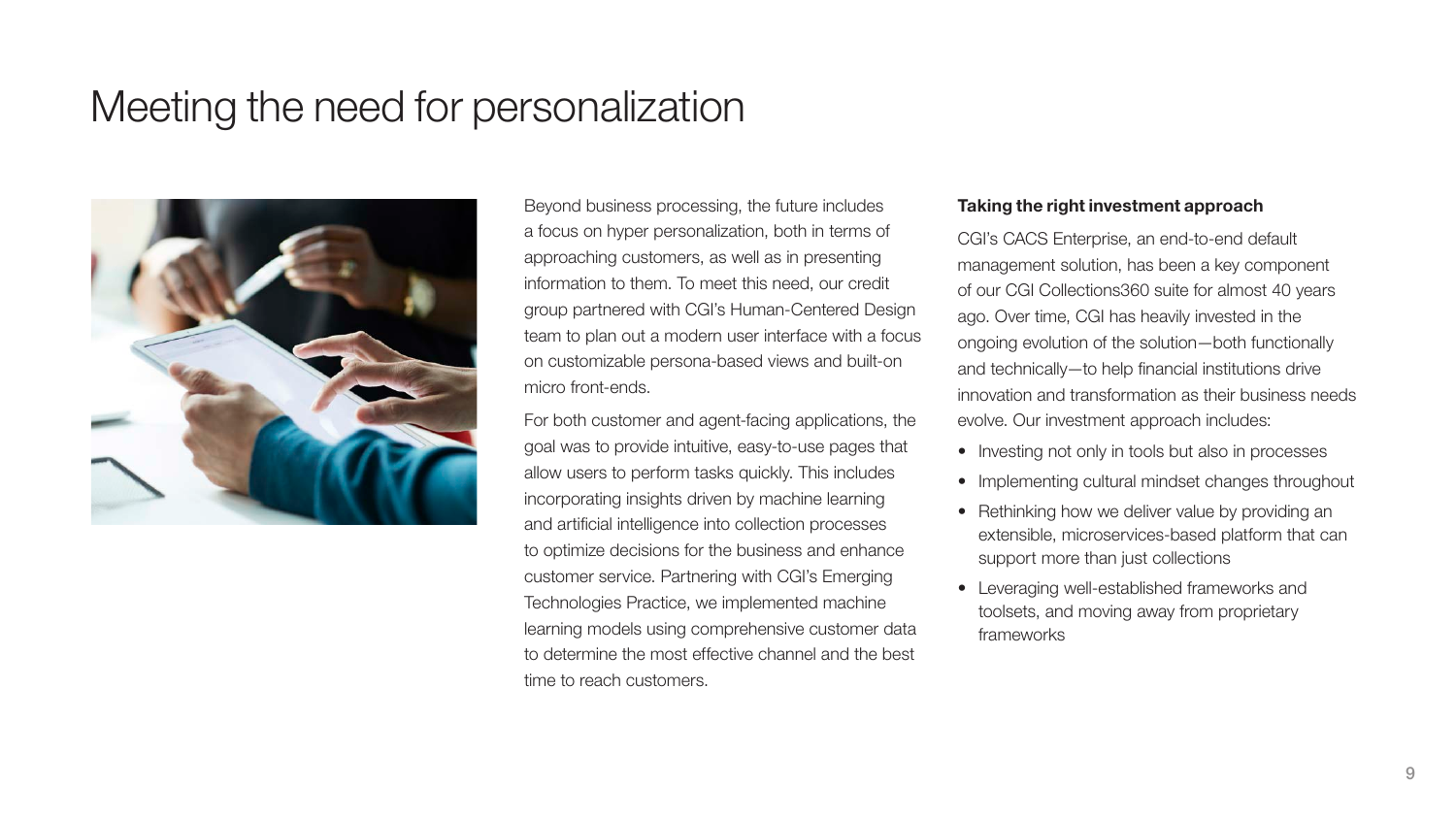## Meeting the need for personalization (continued)

#### Agility in action with our modern credit management platform

At the end of 2020, the Consumer Financial Protection Board issued a major regulation change to the Fair Debt Collection Practice Act (FDCPA), and CGI sprang into action. Using our modern platform, we moved the compliance features from our latest CACS Enterprise release into a compliance microservice to create a stand-alone solution—CGI Comply. CGI Comply uses real-time decisioning to apply compliance controls to communication channels in a compliant manner. Platform agility enabled us to deliver this new service in three months while maintaining flexibility to integrate with legacy systems and various communications partners. CGI Comply is a perfect example of the benefits of our modern platform vision and investment.

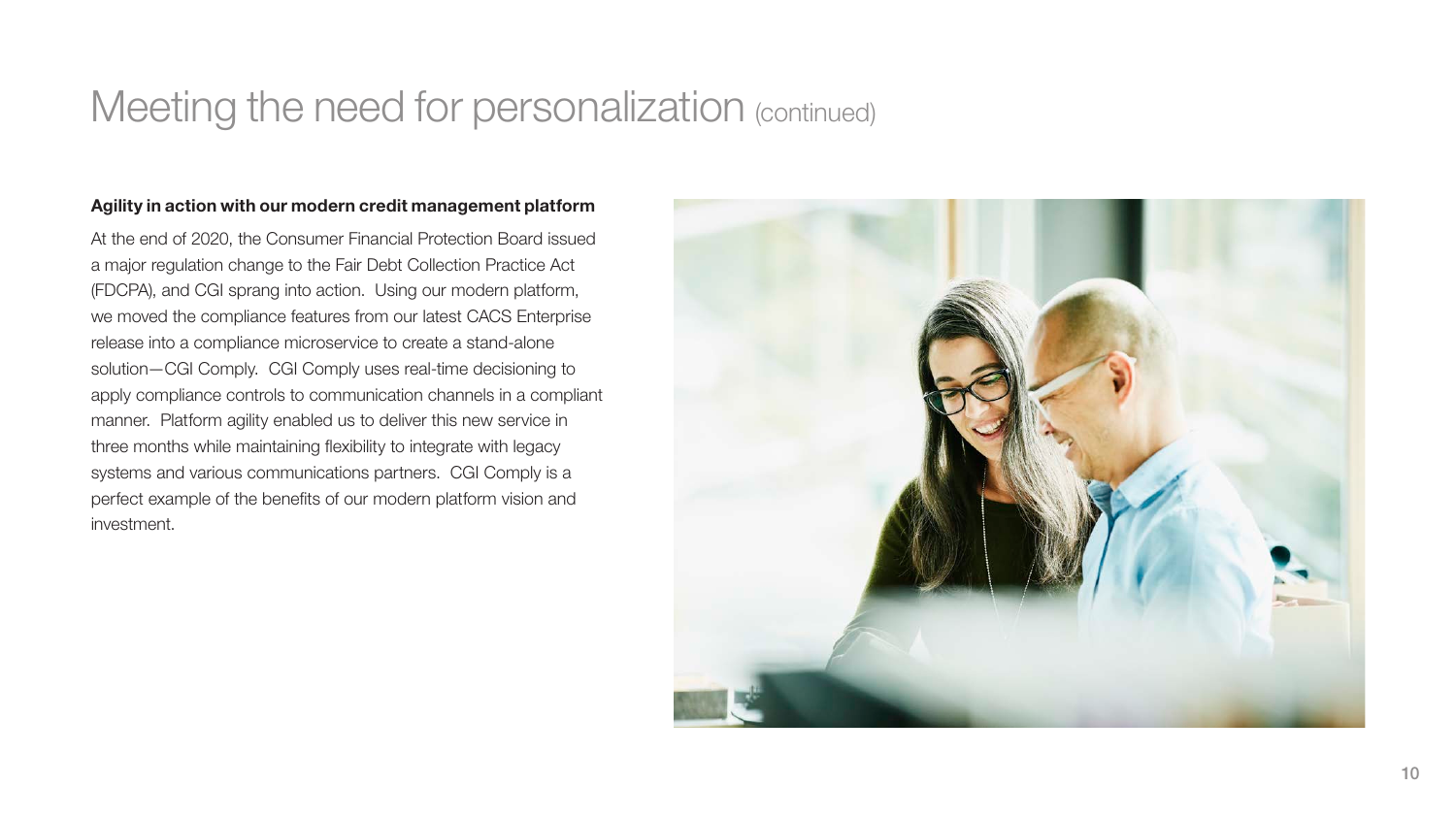### Conclusion

Leading financial institutions are investing in becoming more customer-centric. This requires changing how they operate and how they plan for next steps in their technology transformation journey. Financial institutions that successfully address the challenges of legacy IT and leverage the latest technology solutions can capitalize on the promise of digital transformation—optimizing business operations, delighting customers and reaping significant financial and business benefits.

Technology journeys are constantly evolving. As with any journey, businesses must continuously reflect and readjust plans, allowing for change along the way. Remaining flexible and planning for change enable FIs to remain relevant in today's rapidly changing world and handle the unexpected with readiness.

As a longstanding partner for leading financial institutions globally, CGI understands the challenges of navigating constant change. Providing deep industry and technology expertise, we are continually investing in our credit technology platform to support open and agile systems so that our clients can become more competitive, more innovative and more efficient while also managing risks and costs in line with their strategic priorities.

CGI has been at the forefront of the financial services industry since the 1970s, and we continue to help drive many domestic and global initiatives that have transformed the industry. Today, we support more than 500 financial institutions worldwide, delivering a broad range of digital IT and business strategies, services and solutions needed for successful modernization.